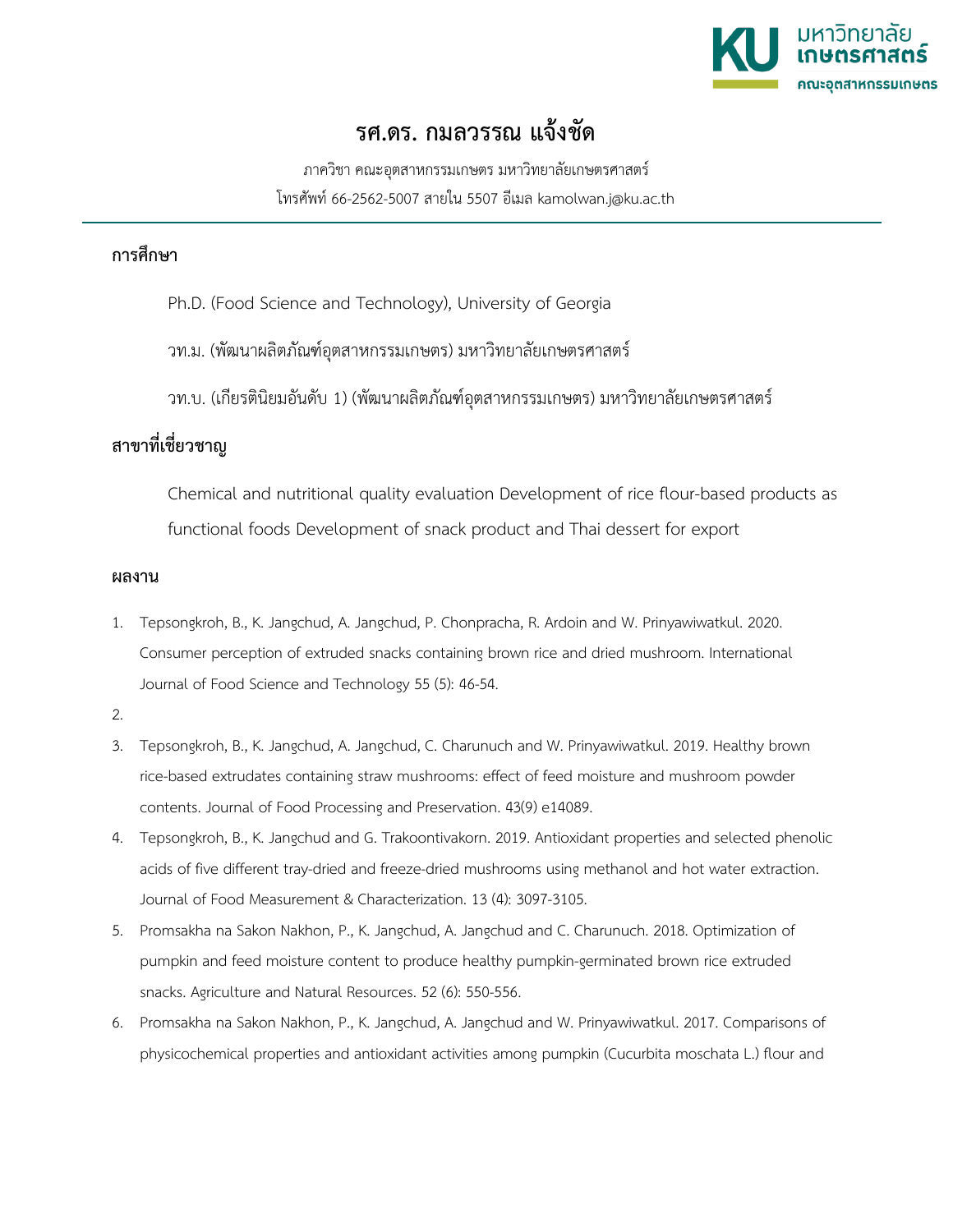

isolated starches from fresh pumpkin or flour. International Journal of Food Science and Technology. 52 (11): 2436-2444.

- 7. Thamnarathip, P., K. Jangchud, S. Nitisinprasert, and B. Vardhanabhuti. 2016. Identification of peptide molecular weight from rice bran protein hydrolysate with high antioxidant activity. Journal of Cereal Science. 69: 329-335.
- 8. Thamnarathip, P., K. Jangchud, A. Jangchud, S. Nitisinprasert, S. Tadakittisarn and B. Vardhanabhuti. 2015. Extraction and characterisation of Riceberry bran protein hydrolysate using enzymatic hydrolysis. International Journal of Food Science and Technology. 51(1): 194–202.
- 9. Soison, B., K. Jangchud, A. Jangchud, T. Harnsilawat, T and K. Piyachomkwan. 2015. Characterization of starch in relation to flesh colors of sweet potato varieties. International Food Research Journal. 22(6): 2302-2308.
- 10. Chalermchaiwat, P, K. Jangchud, A. Jangchud, C. Charunuch and W. Prinyawiwatkul. 2015. Antioxidant activity, free gamma-aminobutyric acid content, selected physical properties and consumer acceptance of germinated brown rice extrudates as affected by extrusion process. LWT - Food Science and Technology. 64 (1): 490-496.
- 11. Soison, B., K. Jangchud, A. Jangchud, T. Harnsilawat, K. Piyachomkwan, C. Charunuch and W. Prinyawiwatkul. 2014. Physico-functional and antioxidant properties of purple flesh sweet potato flours as affected by extrusion and drum drying treatments. International Journal of Food Science and Technology. 49 (9): 2067-2075.
- 12. Jangchud, K., A. Jangchud and W. Prinyawiwatkul. 2013. Soft starchy candy as a food model to study the relationship between sensory and selected physicochemical properties. International Journal of Food Science and Technology. 48 (10): 2078-2085.
- 13. Charoen R., A. Jangchud, K. Jangchud, T. Harnsilawat, E.A. Decker and D.J. McClements. 2012. Influence of interfacial composition on oxidative stability of oil-in-water emulsions stabilized by biopolymer emulsifiers. Food Chemistry. 131(4): 1340-1346.
- 14. Songtip, P., K. Jangchud, A. Jangchud, and P. Tungtrakul. 2012. Physicochemical property changes in germinated brown rice flour from different storage periods of paddy rice. International Journal of Food Science and Technology. 47 (4): 682–688.
- 15. Charoenthaikij, P., K. Jangchud, A. Jangchud, W. Prinyawiwatku, and P. Tungtrakul. 2010. Germination conditions affect selected quality of composite wheat-germinated brown rice flour and bread formulations. Journal of Food Science. 75 (6): S312-S318.